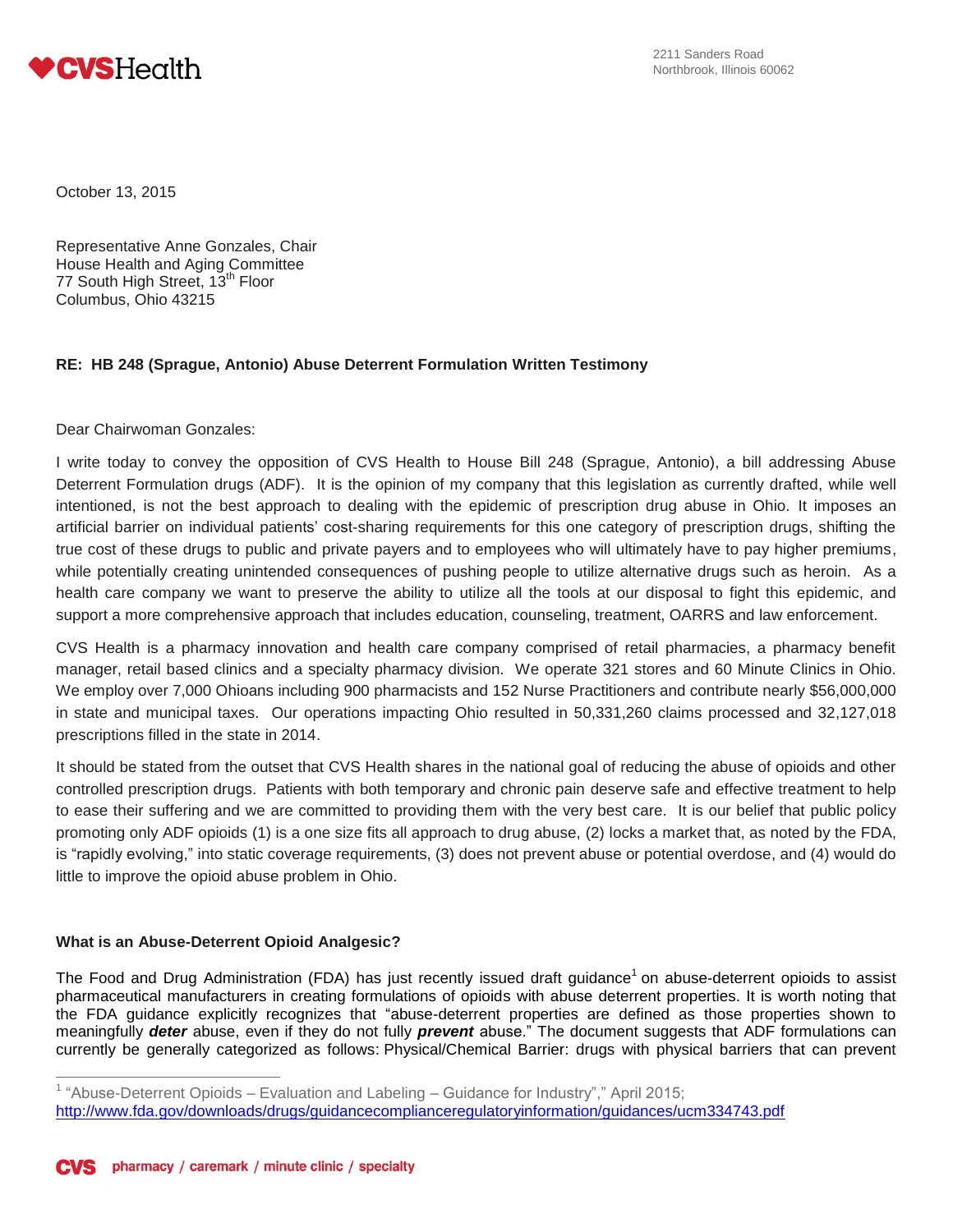

chewing, crushing, cutting, grating, or grinding of the dosage form. Dosage forms with chemical barriers should resist extraction of the opioid through use of common solvents including water, alcohol or other organic solvents.

- Agonist/antagonist combinations: An opioid antagonist is added to the formulation to interfere with the release of the opioid if the medication is taken in any other way than it was intended.
- Aversion: Substances are added to the dosage form to produce an unpleasant effect if the dosage form is manipulated prior to ingestion or if a higher dosage than directed is used.
- Delivery system: Alternative delivery systems such as a depot injectable or an implant that is more difficult to manipulate.
- Prodrug: Medication contains a prodrug that lacks opioid activity until it has been transformed in the gastrointestinal tract.
- Combination: 2 or more of the above methods can be combined to deter abuse.

## **Specific concerns about HB 248:**

- The bill requires that insurers must cover *all* abuse deterrent formulations and may not impose dollar limits, copayments, deductibles, or coinsurance requirements that are less favorable to an insured that those of nonabuse deterrent formulations. This type of mandate or restriction interferes with the ability of health plans/PBMs to design an evidence-based pharmacy benefit that is also financially sustainable.
- Arbitrarily reduced cost-sharing, e.g., the legislation's limit of out-of-pocket cost per prescription to the generic copay for non-ADF formulations does not lower the overall cost of the prescription drug. Instead, it simply shifts those costs back to the health plan and ultimately to both the employers who sponsor the plans and employees who pay increased premiums.
- Reduced copays remove one incentive for patients to use medications at an appropriate quantity. With lower copay, patients who tend to overuse controlled substances will have one less barrier to obtaining additional medication. The legislation may have a significant fiscal impact on the state, but has no proven commensurate public health benefit. Legislation requiring the use of ADF formulations would increase expenditures for state employee and state Medicaid programs because no generics are currently available for any FDA-approved ADF opioid. The LSC Fiscal Note estimated at \$11 million -\$167 million based on 5% of current opioid prescriptions for the Ohio Medicaid program. Tennessee found dramatic increases\ in health insurance premiums for its residents. For the TN state government, the minimum cost increase was estimated at \$11M in year one alone.<sup>i</sup> Similarly drafted bills in Utah and Illinois were rejected because of the projected costs incurred of \$7.1 million with an additional \$2.4 million cost to local governmentand \$55 million, to the Department of Healthcare and Family Services of (Illinois's Medicaid Department).
- It makes the State of Ohio the determinant for therapy rather than relying on the professional judgment of doctors and pharmacists. Ultimately, they are responsible for determining the proper course of medication for a patient.
- Prior authorization allows for a comprehensive review of the patient, including weighing cost vs. clinical need, of an opioid deterrent formulation
- Under current Ohio law a physician can write "Dispense as Written" (DAW) on a prescription to require the drug be dispensed exactly as prescribed by the physician.

## **Specific concerns with ADFs**

- While technological innovations have been developed to prevent opioid medications such as OxyContin from being crushed, dissolved, chewed, or cut, this does not prevent abuse and potential overdose because an individual can still ingest opioids as intended and continue to ingest increasing amounts of ADF opioid. The FDA refers to ingestion as the most common form of opioid abuse.
- According to the New England Journal of Medicine, after the introduction of an ADF of OxyContin, abusers significantly lowered their use of OxyContin, but increased use of other opioids, such as heroin." The authors concluded, "abuse-deterrent formulations may not be the 'magic bullets they hoped they would be in solving the growing problem of opioid abuse."
- One of the ADFs can address one lingering concern: All medications can be misused and abused if the user ingests medications that are not prescribed to them or ingests more tablets than prescribed, regardless of the technology. In other words, while the technology is intended to prevent the opioid medication from being crushed, dissolved, chewed or cut, it does not prevent a person from simply swallowing more pills. Furthermore, there are